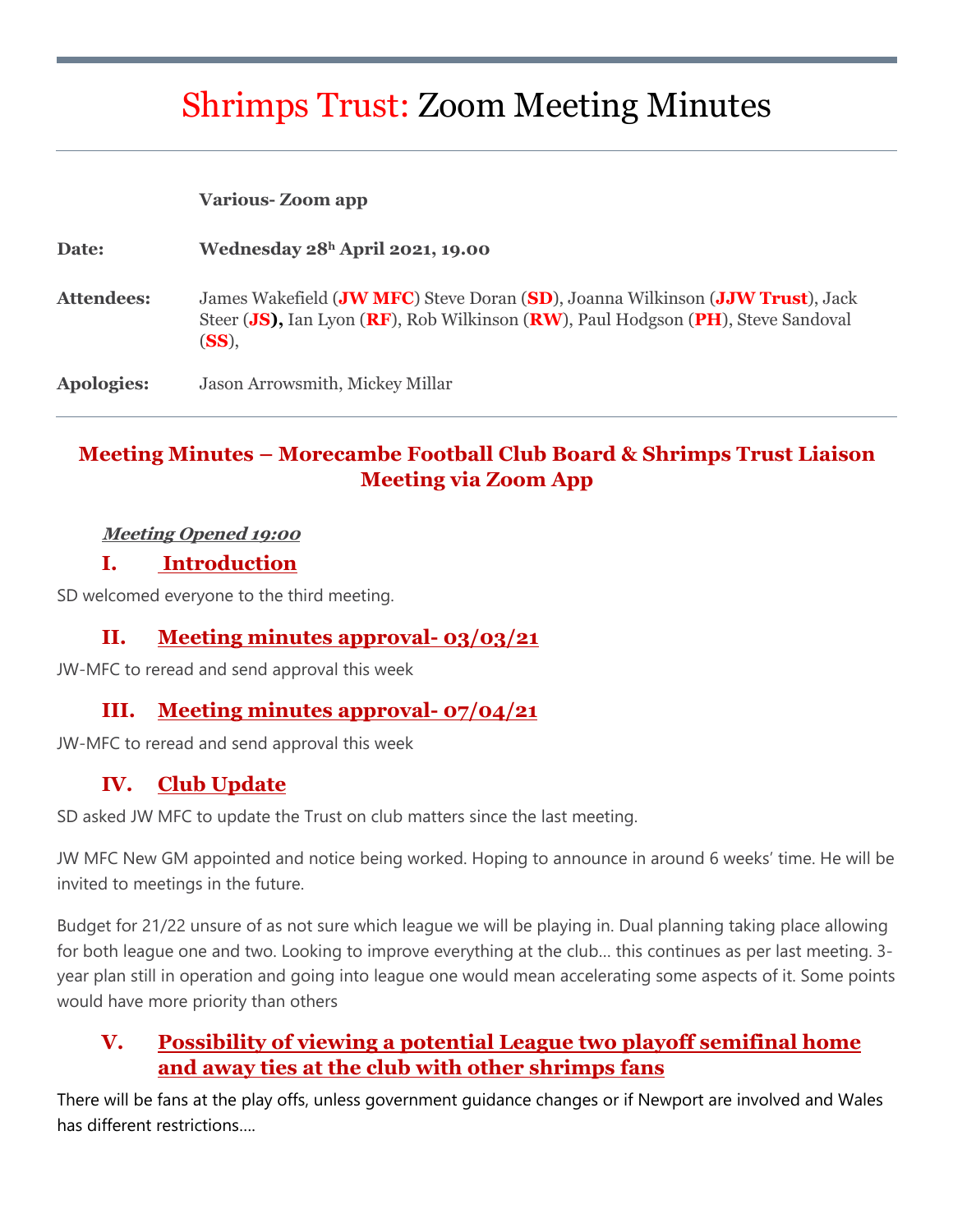Just over 1550 capacity allowed at Mazuma stadium, based on current guidelines published. This would allow for all season ticket holders and some other fans.

Away matches may be shown, if guidelines allow for gatherings. Potentially Sky or I-Follow and foreign watchers on I-follow as well, but unsure of details at this point.

## **VI. Provision of coaches for potential league two playoff final tie at Wembley 31/5/21**

No official Wembley figures been released.

RW/PH Trains will be likely to be replacement services due to HS2 works.

RW Quotes been sought but again regulations unsure of until 17/5.

SD confirmed matches are to be played 20/5 and 24/5.

Discussion regarding volume required and work involved plus regulations.

All Tryst agreed beyond our capacity if all want to travel as 50+ coaches could be involved. More than willing to work with the club.

JW-MFC Club happy for Trust to run the coaches and use as fundraising opportunity.

All agreed to wait until first leg and gauge desire for travel and then work on an answer

## **VII. Future Projects- including roof and memorial garden**

a) Roof over the home end

SD- Invited JW MFC to update on latest news

JW MFC- Rod Taylor (RT) working on the project as he is the facilities director. Quotes for works and quotes for materials now in. Rough costing now received. Martin working through suppliers and potential sponsors negotiating prices. Desire for work to start before season starts.

1/3 to 2/3 metal structure with roof, open at each end to provide shelter.

SD enquired about inside/ underneath roof

JW-MFC Inside has not been decided as main focus been on the roof itself. Once suppliers and sponsorships been negotiated will have a better idea.

SD suggested table posts and shelving round the edge for resting of pies and pints.

b) Memorial garden

All agreed to meet with RT last meeting, which still to be arranged, and look at both options within next few weeks, as government allows. SD to do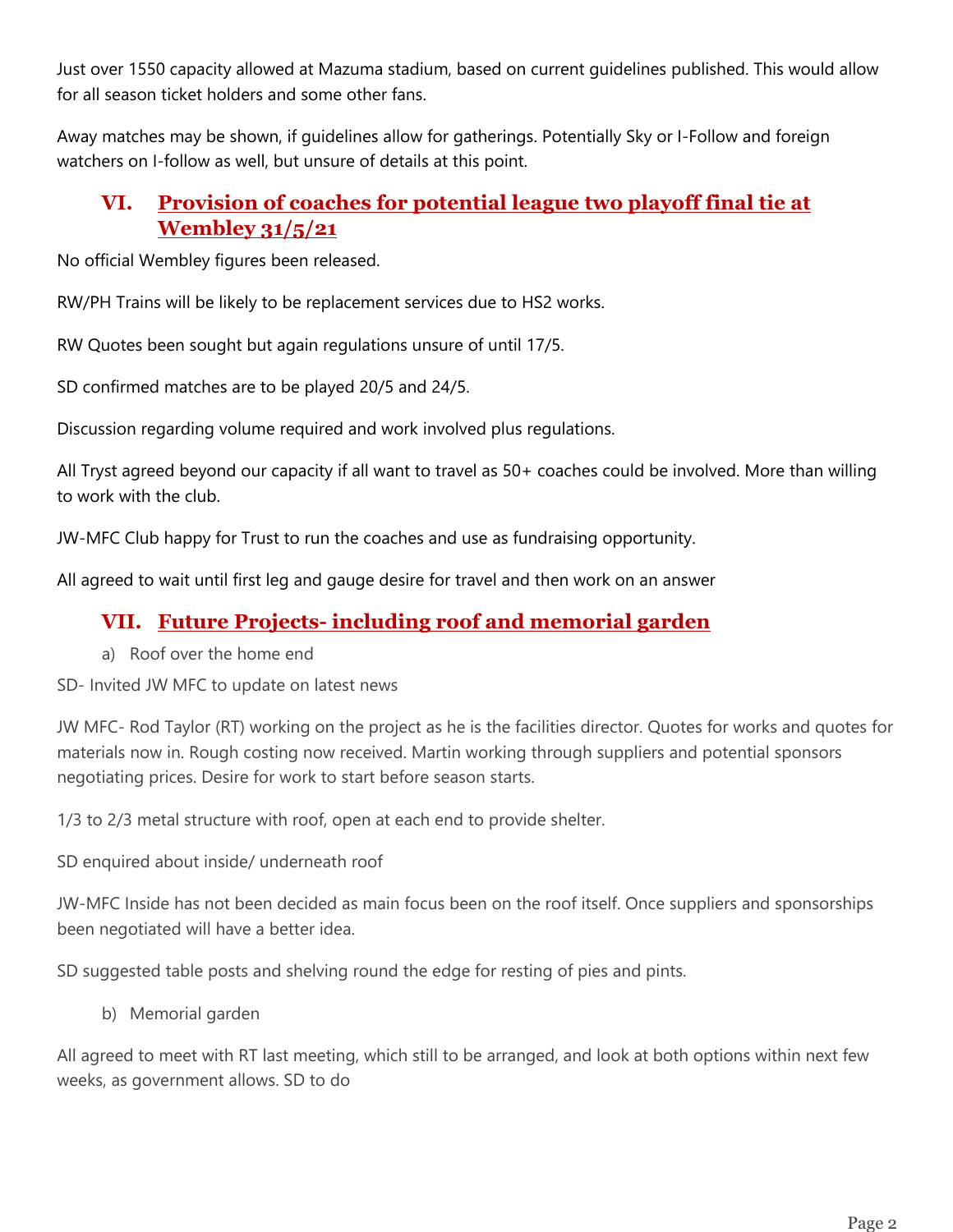JS Trust agreed some of the surplus from this season/ year to be used for this project. A kick start to the funding, which may encourage others to get involved. Look for further sponsors such as gardeners, landscapers etc.

c) Boot kit

SD- aiming for launch at end of season, with further details to be arranged.

#### **VIII. 2020/21 season ticket update**

SD included points from a members email regarding season ticketing at other clubs and enquiring the plans for Morecambe.

JW MFC all in agreement that some combination or options for compensation in some form, something in recognition of purchase, such as multiple households with one I follow pass and all season on i-follow. Financials still to be confirmed so unable to announce the plan of action at this time.

#### **IX. 2021/22 and future season ticket structure, pricing and improvements.**

JW-MFC Bradford used as example of selling an amount and decreasing the price to everyone… though a success also an issue for the finances long term.

Season ticket prices and structures and offers are very similar across the league…. What ideas do we have to make it different, more enticing…? What do the club do well and what can we improve?

SD- 2-year Easi pay of season ticket really good with pricing and affordability. Plus one under 14 free with it is great.

JS- Price can be deemed irrelevant for some who will come and pay anyway. Perhaps include spare tickets for adults to bring friends to games.

SS Enquired regarding half season and packages currently.

JW-MFC Half season and game packages will be included this year.

PH stated that this is the year and season to get new fans on board with great football and the Super 6

Trust to feed back to JW-MFC with new ideas.

JW-MFC Inclusion of leaflets okay still, though number of season ticket holder and trust members to be considered… are these the same people?

## **X. Shrimps trust fans survey/ open meeting update**

Questions to put together for issuing mid-may

Example questions discussed at last meeting …

How long do you spend at the club on match days?